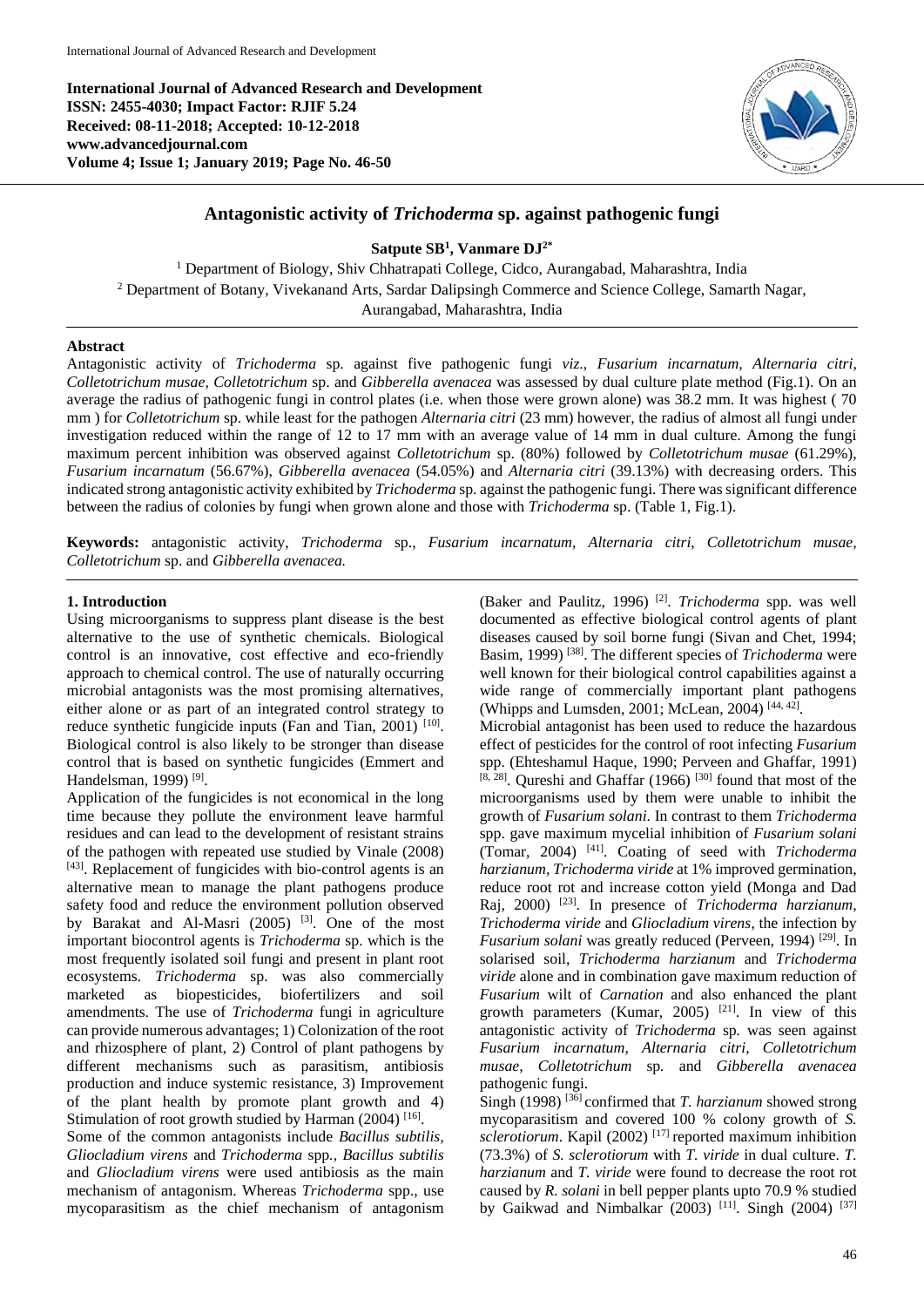conducted an experiment on four antagonistic against *F. oxysporum* f. sp. *lycopersici* under glass house conditions. They found that out of four antagonist *viz*. *T. viride, T. harzianum, Gliocladium virens* and *Aspergillus nidulans*, 86% disease controlled by *T. viride* followed by 81% by *T. Harzianum.* Application of *Trichoderma* sp. effectively controls a large number of foliar and soil-borne fungi such as *Fusarium* sp*, Rhizoctonia solani, Pythium* sp. and *Sclerotium rolfsii* studied by Ngo (2006)<sup>[25]</sup>.

Use of *Trichoderma* sp. against number of plants pathogenic fungi have been reported by Brisa (2007)<sup>[5]</sup>. High inhibitory effect of volatile toxic substances emitted by *Trichoderma* sp. on the radial growth of *Fusarium* sp has also been reported by Dubey (2007)<sup>[7]</sup>. Kumar (2007)<sup>[20]</sup> tested three species of *Trichoderma* i.e. *T. virens, T. viride* and *T. harzianum* against *F. moniliforum* var *subglutinas* and found them effective. Kapoor (2008) [18] studied an in vitro efficacy of *Trichoderma* sp*.* against soil-borne pathogens. Gupta and Mishra (2009) [15] studied the inhibition was high with the direct use of *Trichoderma* sp. in dual culture against *Fusarium oxysporum*  f. sp. p*sidii* (61-69%) and *Fusarium solani* (58-68%).

Rajkonda (2011) [32] performed dual culture experiment and observed antagonistic efficacy of *Trichoderma* spp. against pathogenic fungi such as *Alternaria alternata, Rhizoctonia solani, Aspergillus niger, Geotrichum candidum, Fusasrium oxysporum* f. sp*. spinaciae* and *Macrophomina phaseolina* under in vitro conditions. Choudhary (2012) <sup>[6]</sup> studied antagonistic potential against phytopathogen *Fusarium oxysporum* causing wilt of lentil, a disease common in Bihar. In this work nineteen isolates of *Trichoderma* were isolated and these were attributed to three species *viz*. *Trichoderma harzianum, Trichoderma viride* and *Trichoderma koningii*. Efficacy of these bio-antagonists was tested in vitro by employing double culture method and liquor culture filtrate analysis. Keeping this in view, antagonistic activity of *Trichoderma* sp. against five pathogenic fungi *viz*., *Fusarium incarnatum, Alternaria citri, Colletotrichum musae, Colletotrichum* sp. and *Gibberella avenacea* was assessed by dual culture plate method.

# **2. Materials and Methods**

## **2.1 Isolation of the pathogens**

Pathogens were isolated from infected leaves samples of *Ixora coccinea* L., *Clitoria ternatea* L.*, Chrysanthemum morifolium* Ramat. and *Dianthus caryophyllus* L. plants. The pathogens i.e. *Fusarium incarnatum, Alternaria citri, Colletotrichum musae, Colletotrichum* sp. and *Gibberella avenacea* were identified on the basis of their cultural, morphological and reproductive characteristics with the help of available literatures (Gilman, 1957; Mukadam, 2006). Some mycoflora were identified by Agharkar Research Institute, Pune. For microscopic observations, different fungal isolates were stained with lactophenol cotton blue and observed under the microscope at different magnifications.

#### **2.2 Antagonistic activity** *Trichoderma* **sp. by dual culture method**

Dual culture method was used for the antagonistic activity of *Trichoderma* sp. against five pathogenic fungi i.e. *Fusarium incarnatum, Alternaria citri, Colletotrichum musae, Colletotrichum* sp. and *Gibberella avenacea* were studied in vitro (Rahman, 2009; Nguyen, 2014) <sup>[31, 26]</sup>. In this method, the 90 mm petriplates contain PDA medium is used. On the medium of dual control plate *Tricoderma* sp. was placed at 2 cm. away from the edge of the petri plate. Targeted fungus was similarly placed 2 cm. away from the edge of the petri plate and on the opposite side with *Tricoderma* sp*.* Plates without antagonistic fungi served as control. The plates in triplicate were inoculated in laboratory at temperature  $26\pm3\degree$ C. Antagonistic activity was tested after seven days of incubation by measuring the radius  $(R_2)$  of the targeted fungus colony in the direction of the antagonistic colony and the radius  $(R<sub>1</sub>)$  of the targeted fungus colony in the control plate.

Percent inhibition of growth =  $[(R_1 - R_2) / R_1]$  x100.

**Where** 

- $R_1$  = The radius of targeted fungus mycelium in the control plate.
- $R_2$  = The radius of targeted fungus mycelium in the dual culture plate.

#### **3. Results and Discussions**

Antagonistic activity of *Trichoderma* sp. was studied under in vitro condition against *Fusarium incarnatum, Alternaria citri, Colletotrichum musae, Colletotrichum* sp. and *Gibberella avenacea* by dual culture plate method. *Trichoderma* sp. shows antagonistic activity against all pathogenic fungi of ornamental plants. Among the fungi maximum percent inhibition was observed against *Colletotrichum* sp. (80 %) followed by *Colletotrichum musae* (61.29 %)*, Fusarium incarnatum* (56.67 %)*, Gibberella avenacea* (54.05 %) and *Alternaria citri* (39.13 %) with decrease in order. It indicates strong antagonistic activity exhibited by *Trichoderma* sp. against the pathogenic fungi. There was significant difference between the radius of colonies by fungi when grown alone and those with *Trichoderma* sp. (Table 1) (Fig. 1). These results are supported by the work of Gautam and Gupta  $(2014)$ <sup>[13]</sup>. They studied that *Trichoderma* comprises a number of fungal strains that act as biological agent. Genus *Trichoderma* is efficient as bio-control agent against fungal and bacterial pathogen. *Trichoderma viride* and *Trichoderma harzianum* grow quickly in culture and simply isolated. *T. viride* control 75 % mycelial growth of *Fusarium moniliforme* and 45 % of *Fusarium sacchari*. *T. harzianum* control 70% growth of *Fusarium moniliforme* and 55% of *Fusarium sacchari*.

Ramaraju (2017)  $^{[33]}$  evaluated the antagonistic activity of seven *Trichoderma* species against brinjal vascular wilt causing pathogen, *Fusarium oxysporum* f. sp. *melongenae* (Fom) under in vitro conditions. Out of the seven fungal antagonists studied for their efficacy, *T. harzianum* shown maximum extent of inhibition 81.11 %, followed by *T. koningii* 80 %, *T. pseudokoningii* and *T. viride* 78.88 % each, *T. virens, T. atroviride* and *T. reesei* 77.77 % each by nonvolatile compounds. *T. koningii* shown least antagonistic efficacy of 28.88 % by the production of volatile compounds. Gajera (2012) studied in vitro potentialities of seven species of *Trichoderma* against phytopathogen *Macrophomina phaseolina* by double culture method. Isolation and Characterization of *Trichoderma* sp. for antagonistic activity against root rot and foliar pathogens were studied by Krishna  $(2012)$ <sup>[12]</sup>. Patil (2012)<sup>[27]</sup> observed in vitro screening tests of three *Trichoderma species* for antagonism against *Pythium species* isolated from *Lycopersicon esculentum*. Seema  $(2012)$ <sup>[34]</sup> evaluated four fungal and one bacterial bio-agent in vitro against *Rhizoctonia solani*. Sumana (2012) [39] used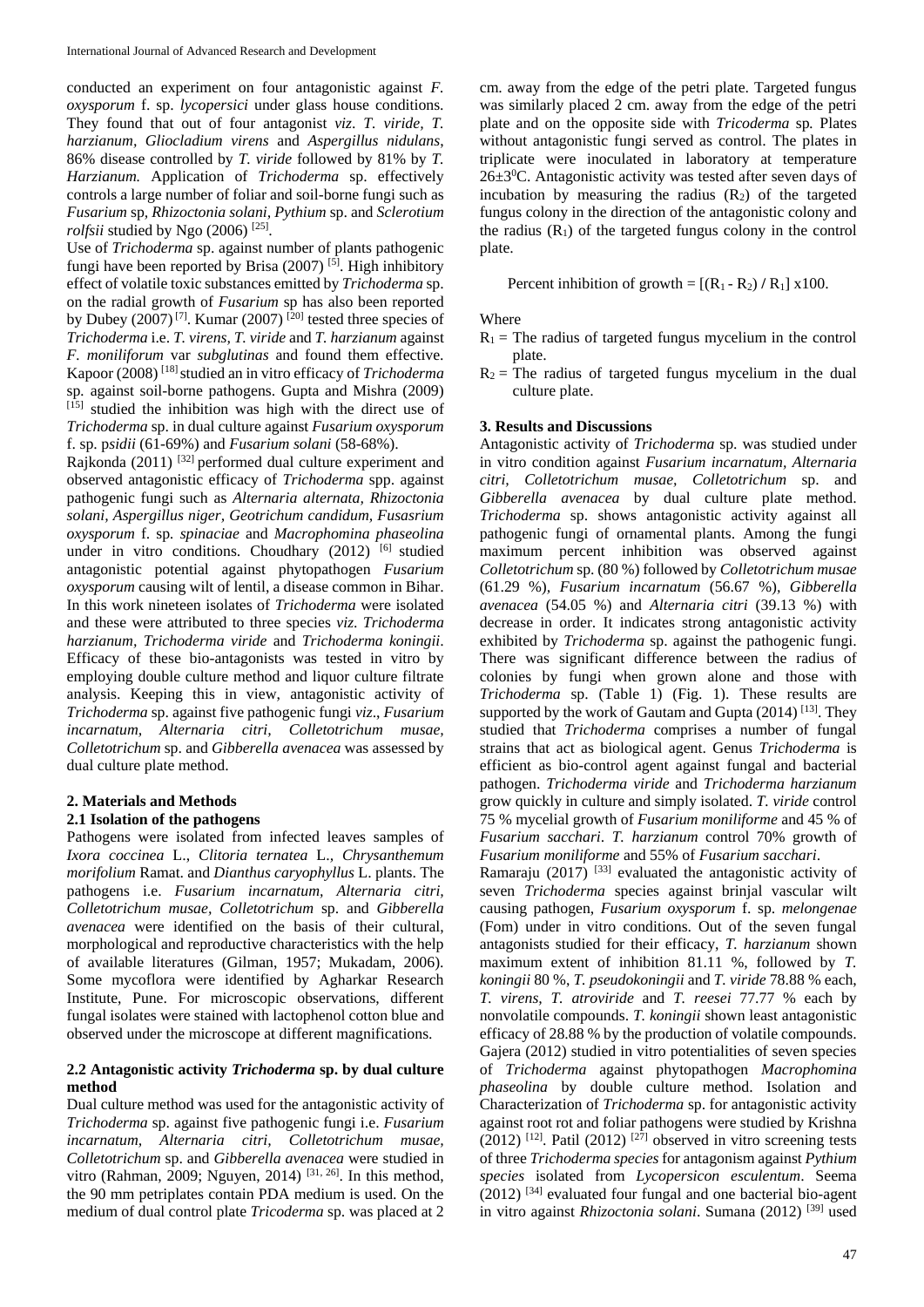bio-agents, *Trichoderma viride, Trichoderma harzianum, Bacillus subtilis, Pseudomonas fluorescens* and fungicides, Carbendazim, Copper hydroxide, Propiconazole, Difenoconazole, Thiophanate methyl, Mancozeb, Tridemorph, Metalaxyland Triadimefon to manage the *Fusarium* wilt and root rot diseases of tomato both in vitro and in vivo condition in Karnataka.

Usha (2012) [42] observed antagonistic activity of *Trichoderma* sp*.* and *Aspergillus* sp. against *Fusarium oxysporum* causing *Fusarium* wilt disease in vitro. They observed both the bioagents effectively suppressed the pathogen. Sundaramoorthy and Balabaskar (2013) [40] studied

the efficacy of *Trichoderma species* to manage the *Fusarium* wilt disease under in vitro and in vivo condition. Sharma (2014) [35] reviewed that status *Trichoderma* research in India. *Trichoderma* is known as world wild for biocontrolling of other fungal microbial community and widely exploited in industry as a source of enzyme. In India researcher is working on various aspects of *Trichoderma Viride.* Adolf (2016) [1] studied root rot of geranium transplants and its biological control and indicated that *Trichoderma harizinum* was highly antagonistic against *F. anthophilum*, *F. proliferatum* and *F. semitectum*, while it gave slight antagonistic effect against *P. ultimum*.









**5.** *Colletotrichum* **6.** *Trichoderma +* **7.** *Colletotrichum* **8.** *Trichoderma + musae* **(control)** *Colletotrichum musae* **sp***.* **(control)** *Colletotrichum* **sp.**











*avenaceum* **(control)** *+ Gibberella avenacea*



**Fig 1:** Antagonistic activity of *Trichoderma* sp. against pathogenic fungi

**Table 1:** Antagonistic activity of *Trichoderma* sp. against pathogenic fungi

|            | S. No. Name of pathogenic fungi | $\mathbf{R}_1$      |    | $R_2$ Percent inhibition |
|------------|---------------------------------|---------------------|----|--------------------------|
|            | Fusarium incarnatum             | 30                  | 13 | 56.67                    |
| 2          | Alternaria citri                | 23                  | 14 | 39.13                    |
| 3          | Colletotrichum musae            | 31                  | 12 | 61.29                    |
|            | Colletotrichum sp.              | 70                  | 14 | 80                       |
| 5          | Gibberella avenacea             | 37                  | 17 | 54.05                    |
| Mean       |                                 | 38.2                | 14 |                          |
| S.D.       |                                 | 18.46 1.87          |    |                          |
| Value of t |                                 | 2.92 ( $p = 0.01$ ) |    |                          |

 $R_1$  = Radius of pathogenic fungi in control plate.

 $R_2$  = Radius of pathogenic fungi in dual culture plate.

#### **4. Conclusion**

Antagonistic activity of *Trichoderma* sp. against five pathogenic fungi *viz*., *Fusarium incarnatum, Alternaria citri, Colletotrichum musae, Colletotrichum* sp. and *Gibberella avenacea* was assessed by dual culture plate method (Fig.1). On an average the radius of pathogenic fungi in control plates (i.e. when those were grown alone) was 38.2 mm. It was highest ( 70 mm ) for *Colletotrichum* sp. while least for the pathogen *Alternaria citri* (23 mm) however, the radius of almost all fungi under investigation reduced within the range of 12 to 17 mm with an average value of 14 mm in dual culture. Among the fungi maximum percent inhibition was observed against *Colletotrichum* sp. (80%) followed by *Colletotrichum musae* (61.29%)*, Fusarium incarnatum*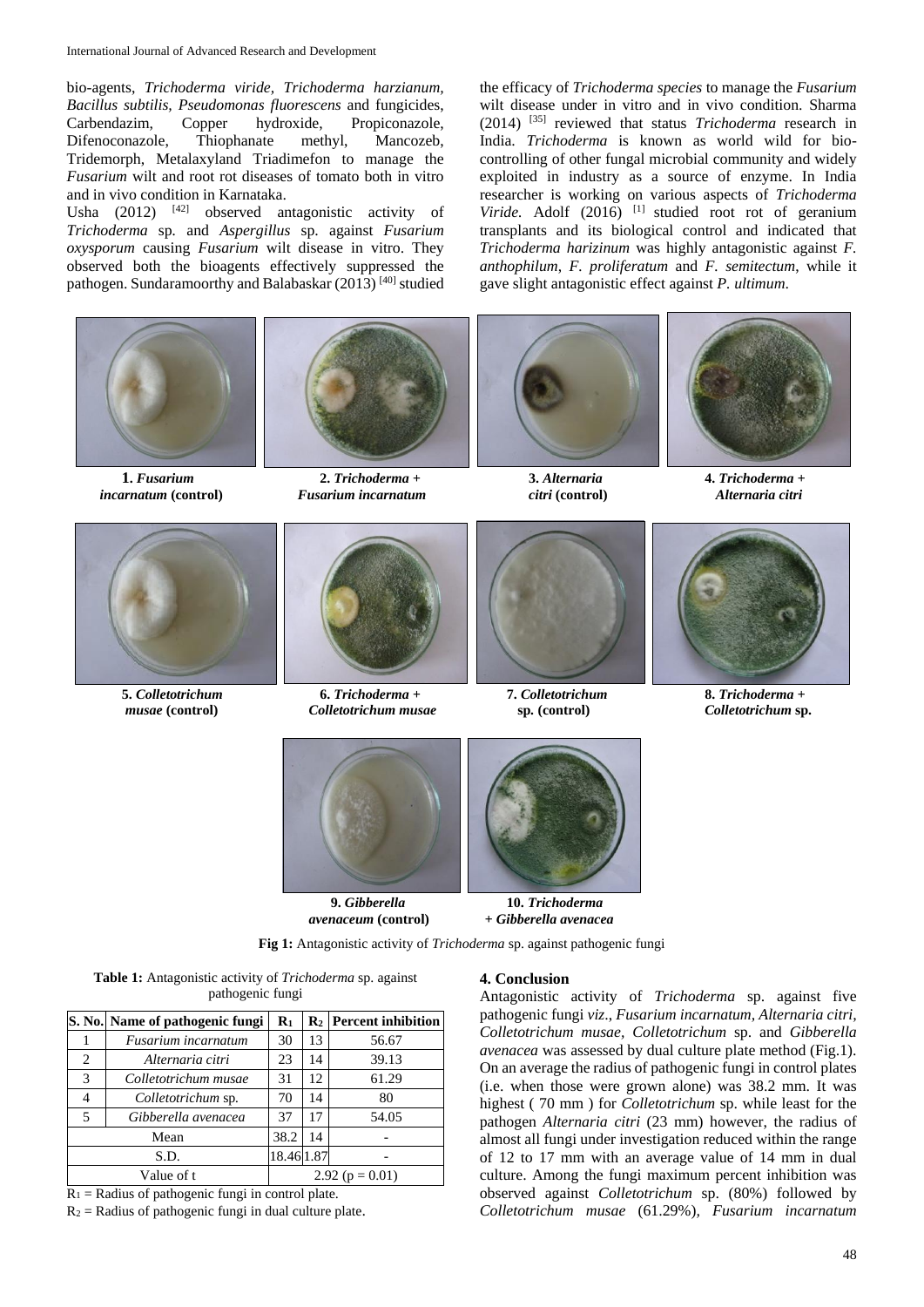(56.67%)*, Gibberella avenacea* (54.05%) and *Alternaria citri* (39.13%) with decreasing orders. This indicated strong antagonistic activity exhibited by *Trichoderma* sp. against the pathogenic fungi. There was significant difference between the radius of colonies by fungi when grown alone and those with *Trichoderma*sp. (Table 1, Fig.1)

## **4. References**

- 1. Adolf KM. Root Rot of Geranium transplants and Its Biological Control. J. Agri. Tech. 2016; 12(5):899-914.
- 2. Baker R, Paulitz TC. Theoretical basis for microbial interaction leading to biological control of soilborne plant pathogens. In: Principles and Practice of Managing Soilborne Plant Pathogens. R. Hall, (Ed.):St. Paul, MN, APS Press, 1996.
- 3. Barakat RM, Al-Masri MI. Biological control of gray mold diseases (*Botrytis cinerea*) on tomato and bean plants by using local isolates of *Trichoderma* harzianum. Dirasat Agri. Sci. 2005; 32(2):145-156.
- Basim H, Ozturk SB, Yegen O. Efficacy of a biological fungicide *Trichoderma* harzianum Rifai, T-22 against seedling root-rot pathogens (*R. solani* and *Fusarium* sp.) of cotton. *GAP-* Env. Symposium, Fianbufa, Turk, 1999, 137-144.
- 5. Brisa R, Fernando MA, Asunción GS, Noemi MR, Arturo PE, José MD. The gene coding for a new transcription factor of *Fusarium oxysporum* is only expressed during infection of common bean. *Fungal Genetics and Bio.* 2007; 44:864-876.
- 6. Choudhary S, Mohanka R. In Vitro antagonism of indigenous *Trichoderma* isolates against phytopathogen causing wilt of lentil. Int. J. life sci. pharma. res. 2012; 2(3):195-202.
- 7. Dubey SC, Suresh M, Singh B. Evaluations of *Trichoderma* sp. against *Fusarium oxysporum* f. sp ciceri for integrated management of chickpea wilt. Biol. Control. 2007; 40:118-127.
- 8. Ehteshamul-Haque S, Zaki MJ, Ghaffar A. Biological control of root disease of okra, sunflower, soybean and mungbean. Pak. J. Bot. 1990; 22:121-124.
- 9. Emmert EAB, Handelsman J. Biocontrol of plant disease: A (Gram) positive perspective. FEMS Microbiology Letter. 1999; 171:1-9.
- 10. Fan Q, Tian SP. Post harvest biological control of grey mold and blue mold on apple by *Cryptococcus albidus*  (Saito) Skinner. Post harvest Bio. And Tech. 2001; 21(3):341-350.
- 11. Gaikwad AP, Nimbalkar CA. Management of collar and root rot (*Rhizoctonia solani*) of bell pepper with bioagent (*Trichoderma* spp.) and fungicides. J. Maharashtra Agri. Uni. 2003; 28(3):270-273.
- 12. Gajera HP, Bambharolia RP, Patel SV, Khatrani TJ, Goalkiya BA. Antagonism of *Trichoderma* spp. against *Macrophomina phaseolina*: Evaluation of Coiling and Cell Wall Degrading Enzymatic Activities. J. Plant Pathol Microb. 2012; 3:149.
- 13. Gautam Chanchal, Sharmita Gupta. Antagonistic effect of *Trichoderma* viride and *Trichoderma* harzianum against plant pathogenic fungi and its growth on different agro-waste substrates. International Journal of Engineering and Technical Research, 2014, ISSN: 2321- 0869, Special Issue.
- 14. Gilman JC. A Manual of soil fungi, The Lowa state University Press, USA, 1957.
- 15. Gupta VK, Mishra AK. Efficacy of biogents against *Fusarium* wilts of guava. J. Mycol. Pl. Pathol. 2009; 39(1):101-106.
- 16. Harman GE, Howell CR, Viterbo A, Chet I, Lorito M. *Trichoderma* species-opportunistic, a virulent plant symbionts. Nature Rev. Micro. 2004; 2:43-56.
- 17. Kapil R. Management of white rot of pea (Sclerotinia sclerotiorum) using *Trichoderma* spp. and biopesticides. M.Sc. Thesis, Dept. of Plant Pathology, CSK Himachal Pradesh Krishi Vishvavidyalaya, Palampur, India, 2002, 75.
- 18. Kapoor AS. Biocontrol potential of *Trichoderma* spp. against important soilborne diseases of vegetable crops. Ind. phytopathology. 2008; 61:492-498.
- 19. Krishna K, Amaresan N, Bhagat S, Madhuri K, Srivastava RC. Isolation and Characterization of *Trichoderma* spp. for Antagonistic Activity Against Root Rot and Foliar Pathogens. Ind. J. Microbio. 2012; 52(2):137-144.
- 20. Kumar P, Mishra AK, Panday BK. In vitro evaluation of *Trichoderma* sp. against vegetative mango malformation pathogen Fusarium moniliformae var subglutinas. J. Eco-Friend Agri. 2007; 2:187-89.
- 21. Kumar R. Management of *Fusarium wilt* of *Carnation* through non-chemical methods. M.Sc. Thesis. Dept. Myco. Plant Pathology. India, 2005.
- 22. McLean KL, Dodd SL, Sleight BE, Hill RA, Stewart A. Comparison of the behavior of a transformed hygromycin resistant strain of *Trichoderma atoviride* with the wild- type strain. New Zealand Plant Protection. 2004; 57:72-76.
- 23. Monga, Dad Raj S. Integrated management of root rot of cotton. In Proceedings of International conference on Integrated plant Disease Management for Sustainable Agriculture, Delhi. Indian Phytopathological Society, India. 2000; 2:5-6.
- 24. Mukadum DS, Patil MS, Chavan AM, Patil AR. The illustrations of fungi. Saraswati printing press, Aurangabad India, 2006.
- 25. Ngo BH, Vu DN, Tran DQ. Analyze antagonist effect of *Trichoderma* spp. for controlling southern stem rot caused by Sclerotium rolfsii on Peanut. Pl. Protection. 2006; 1:12-14.
- 26. Nguyen TT, Ho TN, Nguyen TT. Thai TNL, Phan TG, Tran NL, *et al*. The diversity and antagonistic ability of *Trichoderma* spp. On the A.flaves patogen on peanuts in North center of Vietnam. World J. Agri. Res. 2014; 2(6):291-295.
- 27. Patil Anita, Aarti Laddha, Ashwin Lunge, Paikrao H, Mahure S. In vitro antagonistic properties of selected *Trichoderma* species against tomato root rot causing *Pythium* species. Int. J. Sci. Env. and Tech. 2012; 1(4):302-315.
- 28. Perveen S, Ghaffar A. Effect of microbial antagonist in the control of root rot of tomato. Pak. J. Bot. 1991; 23:179-182.
- 29. Perveen, S, Ehteshamul-Haque, Ghaffar A. Biological control of soil borne root infecting fungi in tomato and okra. Pak. J. Bot. 1994; 26:181-186.
- 30. Qureshi AA, Ghaffar A. Interaction of soil microflora with *Fusarium solani* (Mart.) Sac., the cause of dry rot of potato. Pak. J. Sci. Ind. Res. 1966; 9:376-381.
- 31. Rahman MA, Begum MF, Alam MF. Screening of Tricoderma isolates as a biological agent against